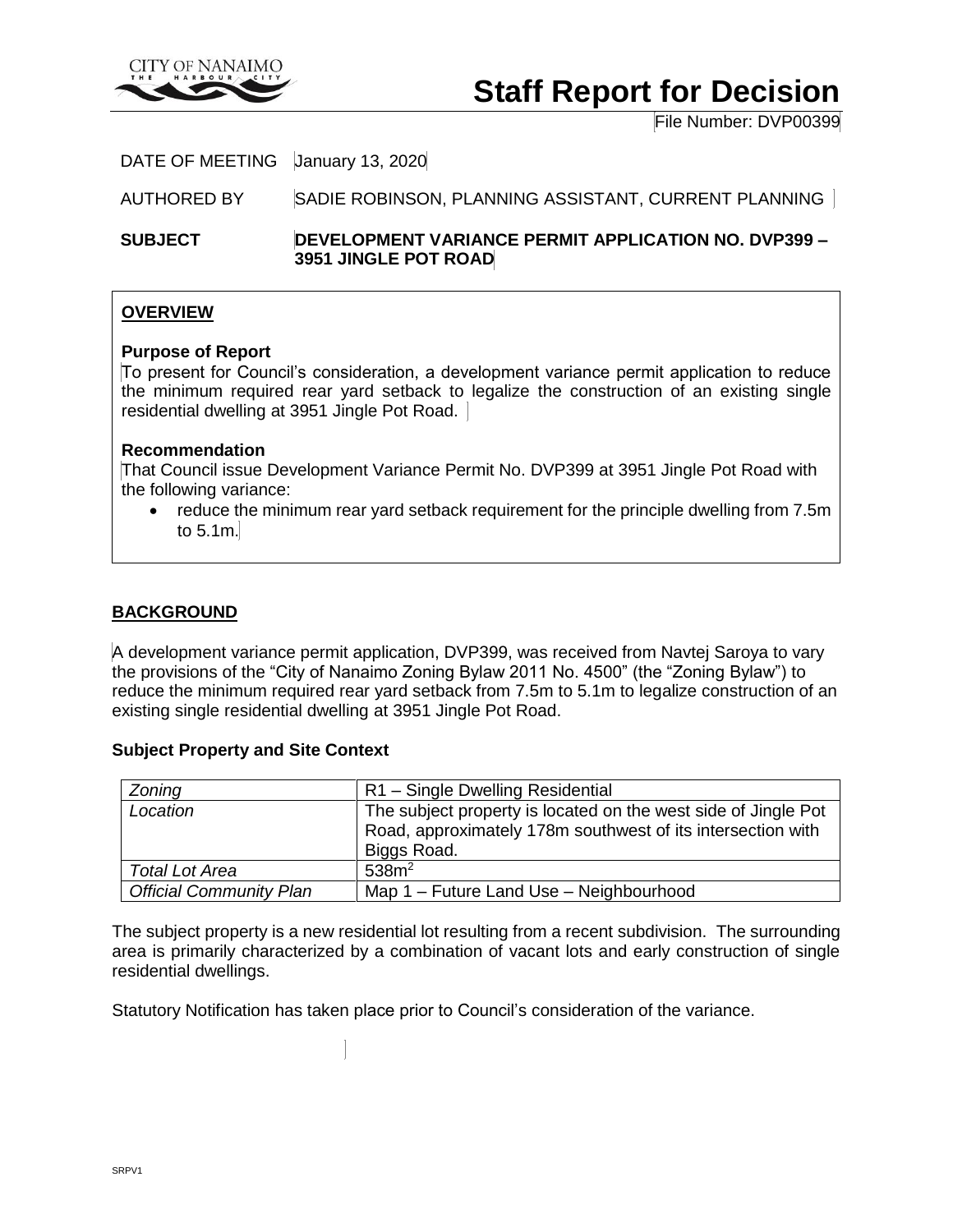

## **DISCUSSION**

## **Proposed Development**

The property owner obtained a building permit (BP125368) to construct a new residential dwelling with a secondary suite on the subject property. Through the building inspection process, it was identified there was an error in the building permit issuance as the lane was misinterpreted to be the front lot line, requiring a 4.5m setback, when in fact it abuts the rear lot line and requires a 7.5m setback. The rear yard setback was therefore not met for the dwelling under construction. The property owner then applied for a development variance permit in order to legalize the partially constructed residence and allow construction to complete.

#### **Proposed Variances**

The Zoning Bylaw requires a minimum rear yard setback of 7.5m in the R1 zone. The proposed rear yard setback is 5.1 meters; a variance of 2.4 meters. The requested variance will allow the applicant to complete construction of the existing dwelling in its current location. All other setbacks and zoning requirements will be met.

The proposed addition is not anticipated to negatively impact adjacent properties. Staff have received letters in support of the proposed variance from the owners of adjacent properties at 3927, 3933, 3939 and 3945 Jingle Pot Road, and 3713, 3715 and 3729 Delia Terrace.

Staff support the proposed variance.

## **SUMMARY POINTS**

- Development Variance Permit Application No. DVP399 proposes a variance to reduce the rear yard setback requirement from 7.5m to 5.1m to legalize an existing single residential dwelling that is under construction.
- The requested setback variance is not anticipated to negatively impact adjacent properties.
- Staff support the proposed variance.

## **ATTACHMENTS**

ATTACHMENT A: Permit Terms and Conditions ATTACHMENT B: Location Plan ATTACHMENT C: Site Survey ATTACHMENT D: Aerial Photo